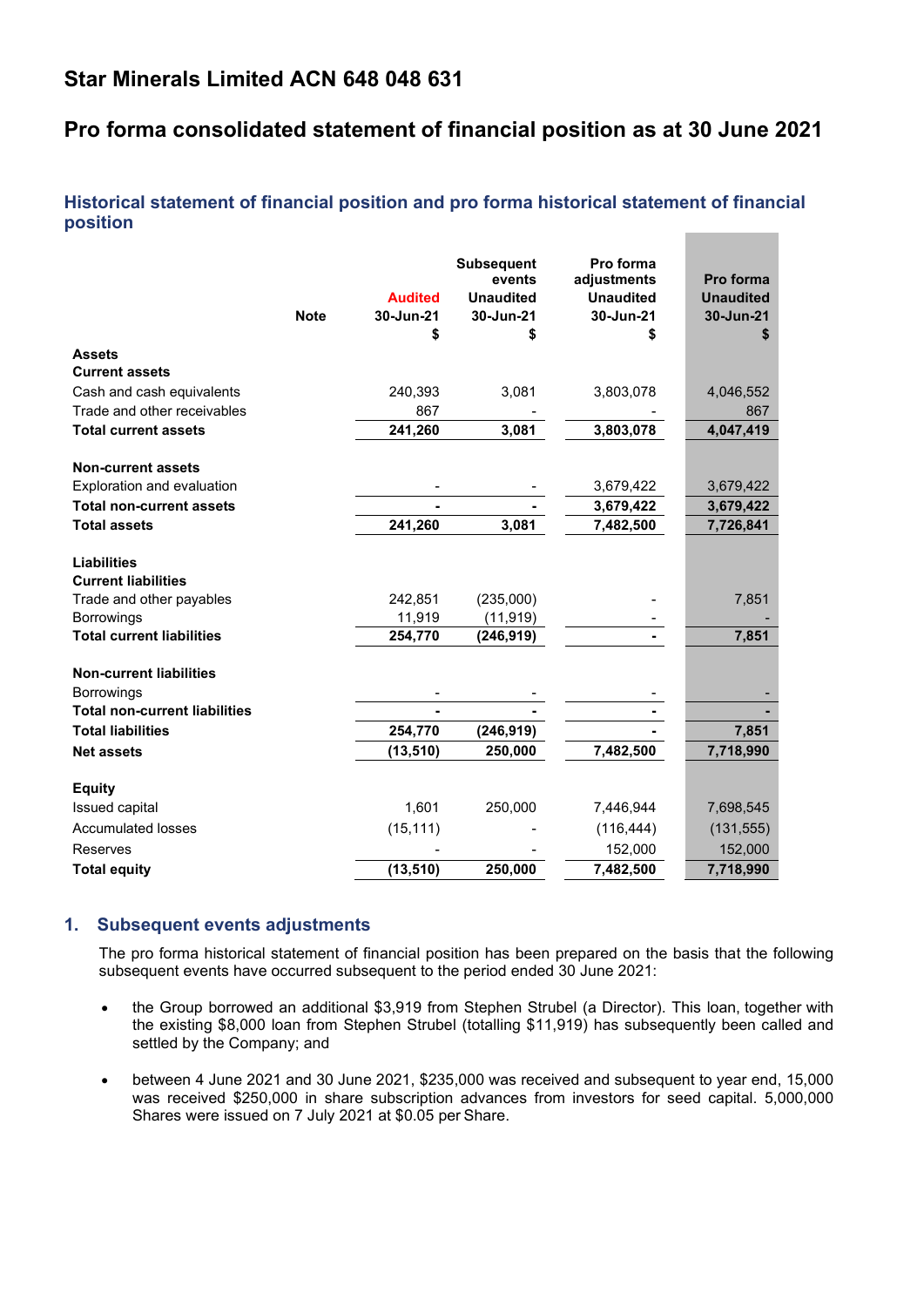# **2. Pro forma adjustments**

The pro forma historical statement of financial position set out above contains the following pro forma adjustments to the historical statement of financial position. This reflects the expected impact of capital raising proposed under this Prospectus as follows:

- The offer is an initial public offering of 25,000,000 fully paid ordinary shares in the capital of the Company (Shares) at an issue price of \$0.20 per Share to raise \$5,000,000 with one free-attaching New Option for every 2 New Shares subscribed for, having an exercise price of \$0.30 and an expiry date of 3 years from the date of grant. The Public Offer is reflected in the pro-forma adjustments to the Proforma Statement of Financial Position as an increase to cash and cash equivalents and an increase to issued capital.
- Costs of the Offers include payment of ASX and ASIC fees, broker fees, legal fees, independent expert reports and other Offer related costs. The approximate costs and the costs directly attributable to capital raising, are offset against contributed equity, with the remaining costs of the Offers expensed through accumulated losses as per the offerings:

| Total Costs**                                                          | \$502,000 |
|------------------------------------------------------------------------|-----------|
| Cost directly attributable to the capital<br>raising under the Offers* | \$385,556 |
| Costs to go through accumulated losses                                 | \$116,444 |

- \* This includes 2,000,000 Options that may be issued to Mandated Brokers, valued at \$152,000, with an exercise price of \$0.30 and an expiry date of 3 years from the date of grant date. The cash costs of the Offers amount to \$517,503.
- Bryah Resources Limited has paid \$166,753 from the costs of the Offers and it was mutually agreed that Star Minerals only has to reimburse \$55,000 of these expenses to them.
- Payment of the consideration under the Tumblegum South Project entered on 8 March 2021 between the Company, White Star, Australian Vanadium Limited (AVL) and Bryah Resources by way of the issue of 9,000,000 Shares at an issue price of \$0.20 (\$1,800,000 worth of Shares), and the payment of \$5,000 and \$500,000 in cash to AVL and Bryah Resources respectively towards reimbursement of expenditure in developing and conducting exploration works on the project. The Share price is based on the issue price of Shares offered to the public under the Public Offer (Public Offer Price) of \$0.20 per Share. This is reflected in the pro-forma adjustments to the Proforma Historical Statement of Financial Position as a decrease to cash and cash equivalents of \$505,000, an increase to exploration and evaluation assets of \$2,305,000 and an increase in contributed equity of \$1,800,000.
- In addition to the above, the following classes of Performance Rights are to be granted by the Company, and are subject to the following terms:
	- ° 3,000,000 Performance Rights (Class A Performance Rights) in the capital of the Company to Bryah Resources, which vest at the announcement by the Company to ASX of a measured Mineral Resource in compliance with the JORC Code 2012 in relation to Tenement M51/888 within 5 years of issue of the performance rights; and
	- ° 4,000,000 Performance Rights (Class B Performance Rights) in the capital of the Company to Bryah Resources, which vest at the commencement of commercial gold production in relation to Tenement M51/888 within 5 years of issue of the performance rights.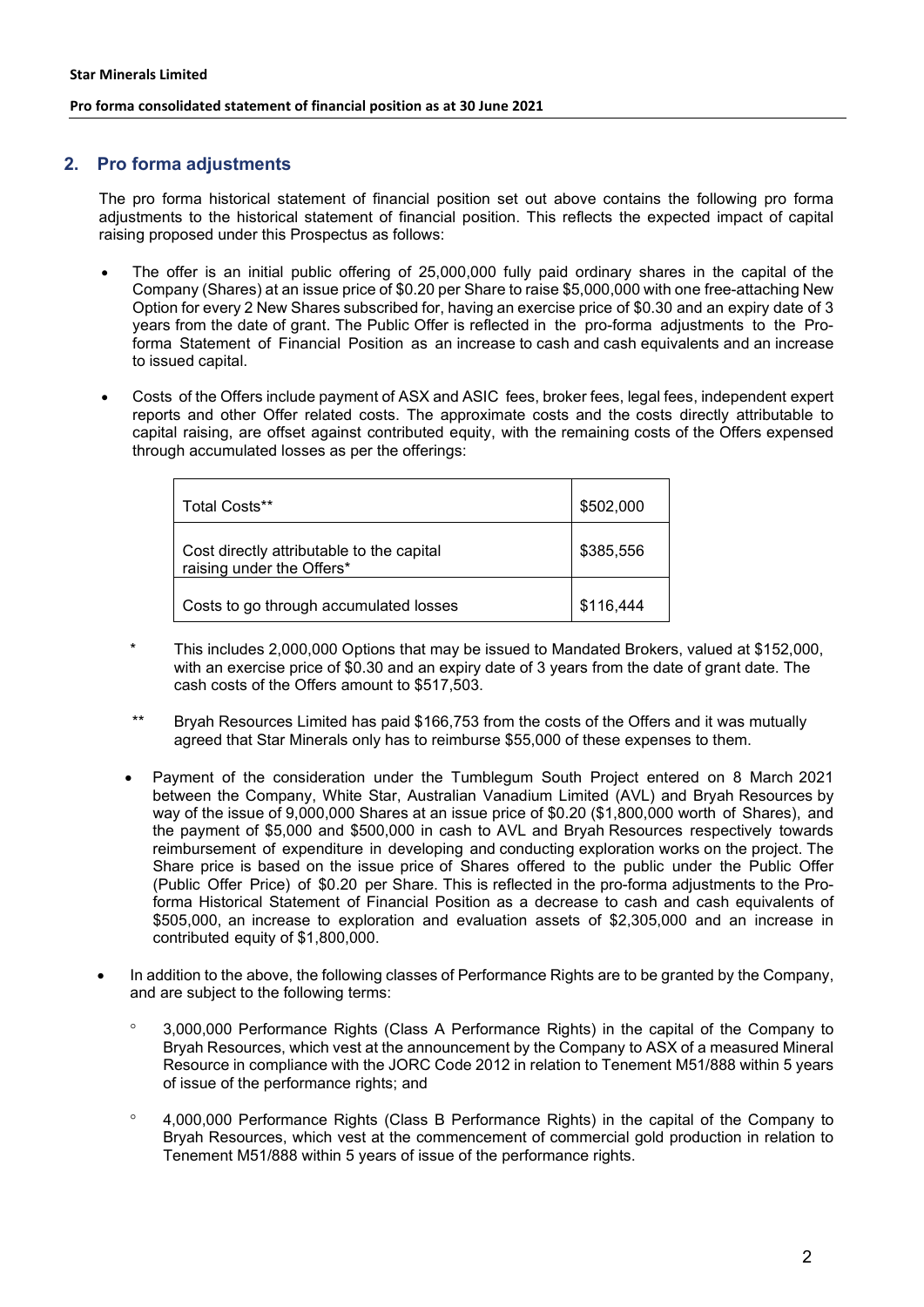- The above contingent considerations are not reflected in the pro-forma adjustments to the pro-forma historical statement of financial position due to early stage of exploration of the project. BDO Corporate Finance (WA) Pty Ltd has prepared an Independent Expert Report in relation to the Performance Rights to be issued by Star. The Independent Expert has concluded that that they were "unable to opine on the value of a Share should the Milestones be met".
- Payment of the consideration under the West Bryah Project entered on 8 March 2021 between the Company, Jalein Pty Ltd, Pinny Pty Ltd, Pet FC Pty Ltd and Bryah Resources by way of the issue of 6,000,000 Shares at an issue price of \$0.20 (\$1,200,000 worth of Shares). The Share price is based on the issue price of Shares offered to the public under the Public Offer (Public Offer Price) of \$0.20 per Share. This is reflected in the pro-forma adjustments to the Pro-forma Historical Statement of Financial Position as an increase to exploration and evaluation assets of \$1,200,000 and an increase in contributed equity of \$1,200,000.
- Payment of stamp duty of \$174,422 in respect of transfer duty on acquisition of above tenements. This is reflected in the pro-forma adjustments to the Pro-forma Historical Statement of Financial Position as an increase to exploration and evaluation assets of \$174,422 and decrease in cash of \$174,422.
- Issue of 2,000,000 New Options to any Mandated Broker exercisable at \$0.30 with an expiry date of three years from the date of grant. The options have been valued according to the HoadleyESO2 and the value so derived works out to \$0.076 per option. Accordingly, the total options value amounts to \$152,000. This is reflected in the pro-forma adjustments to the Pro-forma Historical Statement of Financial Position as an increase to Reserves of \$152,000 and a decrease in contributed equity of \$152,000.
- 2,500,000 Performance Rights (Class B Performance Rights) in the capital of the Company were issued to the directors of the Company as per their engagement agreements under Company's Employee Incentive Plan. These Performance Rights vest at the commencement of commercial gold production in relation to Tenement M51/888 within 5 years of issue of the performance rights. However these contingent considerations are not reflected in the pro-forma adjustments to the pro-forma historical statement of financial position due to early stage of exploration of the project. The Independent Expert has prepared an Independent Expert Report in relation to the Performance Rights to be issued by the Company. The Independent Expert has concluded that that they were "unable to opine on the value of a Share should the Milestones be met".

# **3. Statement of significant accounting policies**

The significant accounting policies adopted in the preparation of the historical financial information and pro forma historical statement of financial position included in this Section are set out in Annexure A.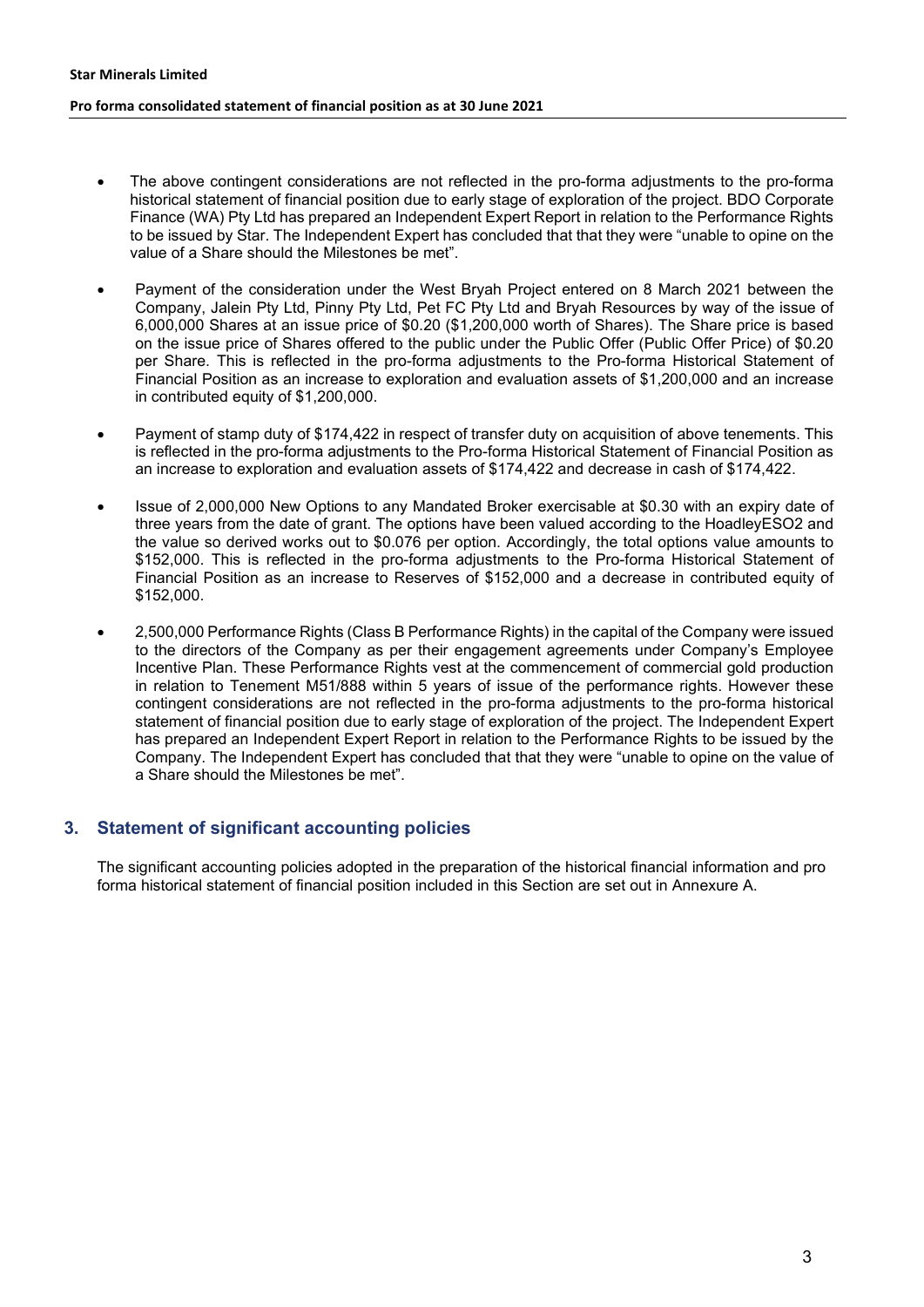# **4. Notes to the historical financial information and pro forma historical statement of financial position**

#### **1 Cash and cash equivalents**

|                                                                                                                                                                                                                                                                                                                                                                                  | <b>Audited</b><br>30-Jun-21<br>S | Pro forma<br><b>Unaudited</b><br>30-Jun-21<br>S                         |
|----------------------------------------------------------------------------------------------------------------------------------------------------------------------------------------------------------------------------------------------------------------------------------------------------------------------------------------------------------------------------------|----------------------------------|-------------------------------------------------------------------------|
| Cash and cash equivalents                                                                                                                                                                                                                                                                                                                                                        | 240,393                          | 4,046,552                                                               |
| Star Minerals cash and cash equivalents as at 30 June 2021                                                                                                                                                                                                                                                                                                                       |                                  | 240,393                                                                 |
| Subsequent events are summarised as follows:<br>Issue of Promoter Shares<br>Seed Capital Raise                                                                                                                                                                                                                                                                                   |                                  | 15,000                                                                  |
| Loans paid                                                                                                                                                                                                                                                                                                                                                                       |                                  | (11, 919)                                                               |
| Adjustments arising in the preparation of the pro forma statement<br>of financial position are summarised as follows:<br>Proceeds from the IPO<br>Amounts payable to Vendors on acquisition of Tenements for<br>reimbursement of exploration expenses<br>Transfer duty on acquisition of tenements in Tumblegum and<br>West Bryah projects<br>Cash costs associated with the IPO |                                  | 3,081<br>5,000,000<br>(505,000)<br>(174, 422)<br>(517,500)<br>3,803,078 |
| Pro forma cash and cash equivalents                                                                                                                                                                                                                                                                                                                                              |                                  | 4,046,552                                                               |

#### **2 Exploration and evaluation**

|                                                                                                                                                        | <b>Audited</b><br>30-Jun-21<br>\$ | Pro forma<br><b>Unaudited</b><br>30-Jun-21<br>S |
|--------------------------------------------------------------------------------------------------------------------------------------------------------|-----------------------------------|-------------------------------------------------|
| Exploration and evaluation                                                                                                                             |                                   | 3,679,422                                       |
| Star Minerals exploration and evaluation as at 30 June<br>2021                                                                                         |                                   |                                                 |
| Subsequent events are summarised as follows:<br>Nil                                                                                                    |                                   |                                                 |
| Adjustments arising in the preparation of the pro forma<br>statement of financial position are summarised as follows:<br><b>Issue of Vendor Shares</b> |                                   | 3,000,000                                       |
| Amounts payable to Vendors on acquisition of Tenements<br>for reimbursement of exploration expenses                                                    |                                   | 505,000                                         |
| Transfer duty on acquisition of tenements in Tumblegum<br>and West Bryah projects<br>Issue of Vendor Class A Rights<br>Issue of Vendor Class B Rights  |                                   | 174,422                                         |
|                                                                                                                                                        |                                   | 3,679,422                                       |
| Pro forma exploration and evaluation                                                                                                                   |                                   | 3,679,422                                       |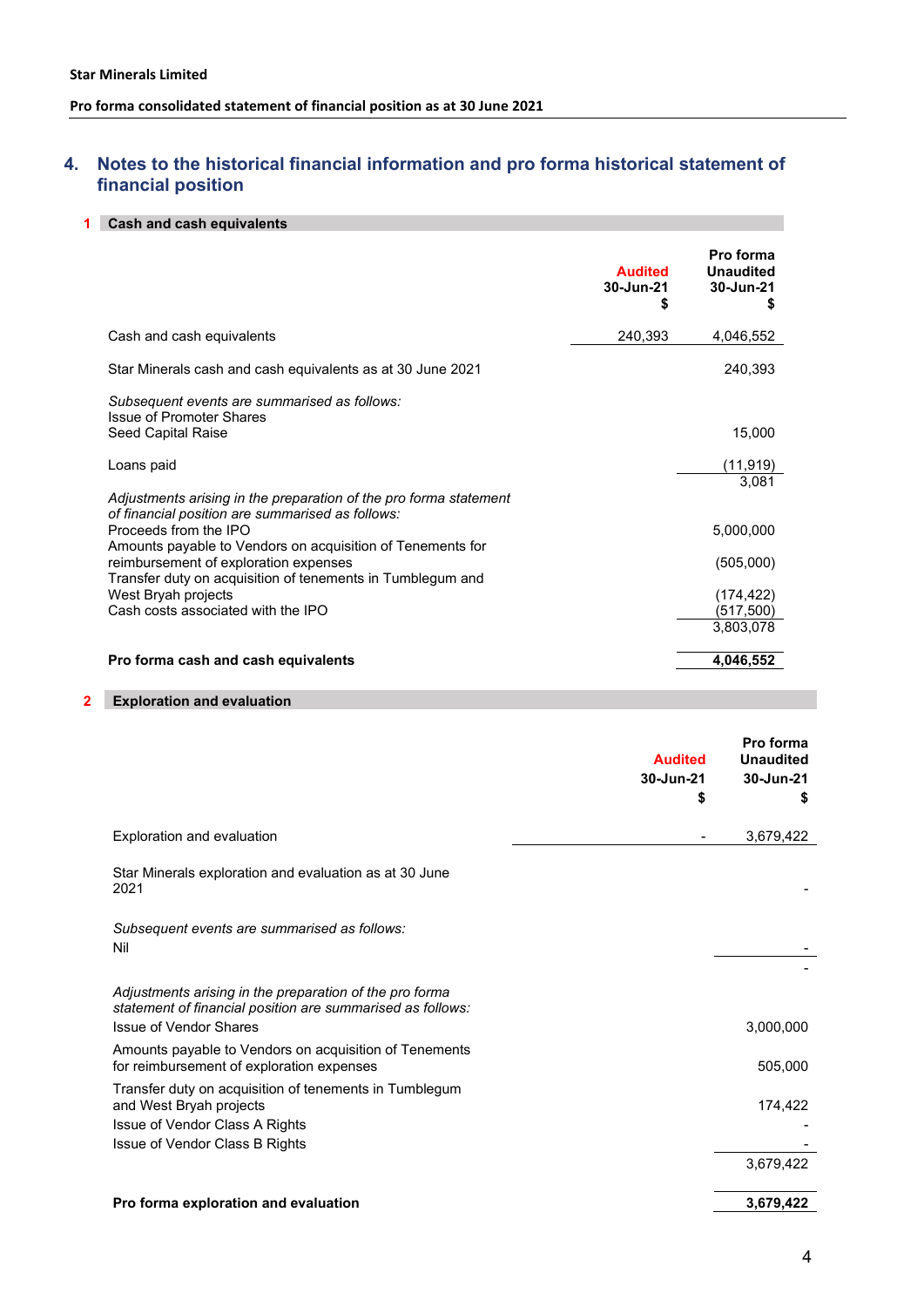# **3 Issued Capital**

|                                                                                                                                                  | Pro forma<br><b>Unaudited</b><br>30-Jun-21<br>No. of Shares | Pro forma<br><b>Unaudited</b><br>30-Jun-21<br>S |
|--------------------------------------------------------------------------------------------------------------------------------------------------|-------------------------------------------------------------|-------------------------------------------------|
| Issued share capital                                                                                                                             | 45,000,001                                                  | 7,698,545                                       |
| Star Minerals issued capital as at 30 June 2021                                                                                                  |                                                             | 1,601                                           |
| Subsequent events are summarised as follows:                                                                                                     |                                                             |                                                 |
| Seed Capital Raise<br>Adjustments arising in the preparation of the pro forma statement                                                          | 5,000,000<br>5,000,000                                      | 250,000<br>250,000                              |
| of financial position are summarised as follows:<br>Proceeds from the IPO<br>Cash costs associated with the IPO<br><b>Issue of Vendor Shares</b> | 25,000,000<br>15,000,000                                    | 5,000,000<br>(401, 056)<br>3,000,000            |
| <b>Issue of Broker Options</b>                                                                                                                   | 40,000,000                                                  | (152,000)<br>7,446,944                          |
| Pro forma issued share capital                                                                                                                   | 45,000,001                                                  | 7,698,545                                       |

# **4 Accumulated losses**

|                                                                                                                       | <b>Audited</b><br>30-Jun-21<br>\$ | Pro forma<br><b>Unaudited</b><br>30-Jun-21<br>5 |
|-----------------------------------------------------------------------------------------------------------------------|-----------------------------------|-------------------------------------------------|
| Accumulated losses                                                                                                    | (15, 111)                         | (131,555)                                       |
| Star Minerals accumulated losses as at 30 June 2021                                                                   |                                   | (15, 111)                                       |
| Subsequent events are summarised as follows:<br>Nil                                                                   |                                   |                                                 |
| Adjustments arising in the preparation of the pro forma statement<br>of financial position are summarised as follows: |                                   |                                                 |
| IPO costs expensed                                                                                                    |                                   | (116,444)<br>(116, 444)                         |
| <b>Pro forma accumulated losses</b>                                                                                   |                                   | (131,555)                                       |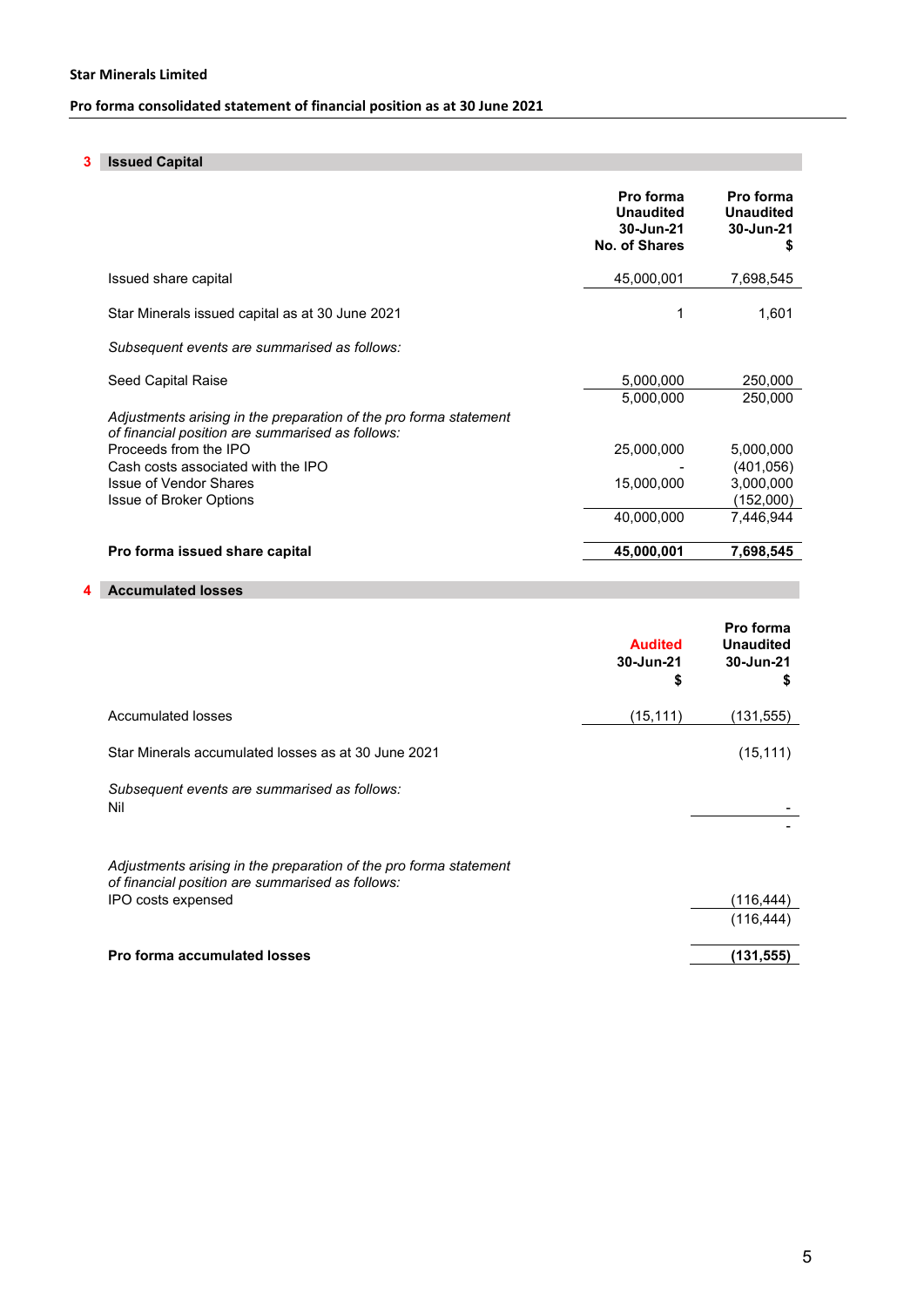#### **Star Minerals Limited**

# **Pro forma consolidated statement of financial position as at 30 June 2021**

### **5 Reserves**

|                                                                                                                       | <b>Audited</b><br>30-Jun-21 | Pro forma<br><b>Unaudited</b><br>30-Jun-21<br>5 |
|-----------------------------------------------------------------------------------------------------------------------|-----------------------------|-------------------------------------------------|
| Reserves                                                                                                              |                             | 152,000                                         |
| Star Minerals reserves as at 30 June 2021                                                                             |                             |                                                 |
| Subsequent events are summarised as follows:<br>Nil                                                                   |                             |                                                 |
| Adjustments arising in the preparation of the pro forma<br>statement of financial position are summarised as follows: |                             |                                                 |
| <b>Issue of Broker Options</b><br>Issue of Vendor Class A Rights                                                      |                             | 152,000                                         |
| Issue of Vendor Class B Rights                                                                                        |                             |                                                 |
|                                                                                                                       |                             | 152,000                                         |
| <b>Pro forma reserves</b>                                                                                             |                             | 152,000                                         |
|                                                                                                                       |                             |                                                 |

# **5. Date of Proforma Consolidated Statement**

This pro forma consolidated statement of financial position is issued:

20 October 2021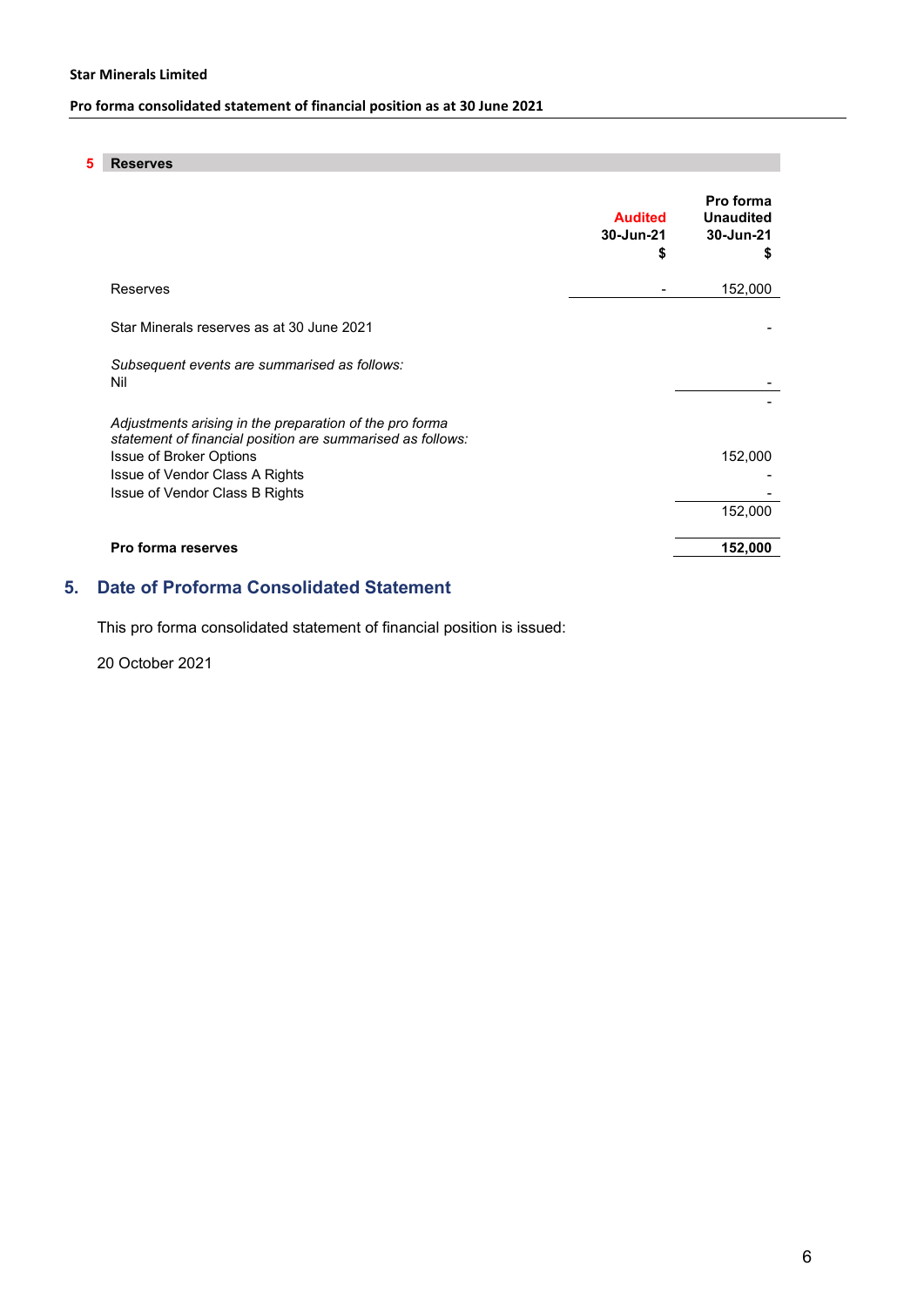# **Annexure A**

# **Notes to the historical financial information and pro forma historical statement of financial position**

### **Note 1. Significant accounting policies**

The principal accounting policies adopted in the preparation of the financial statements are set out below.

### **New or amended Accounting Standards and Interpretations adopted**

The Group has adopted all of the new or amended Accounting Standards and Interpretations issued by the Australian Accounting Standards Board ('AASB') that are mandatory for the current reporting period.

Any new or amended Accounting Standards or Interpretations that are not yet mandatory have not been early adopted.

#### **Going concern**

For the 4-month period ended 30 June 2021, the Group incurred a net loss of \$15,111, had operating cash outflows of \$8,126 and had net liabilities of \$13,510. As at 30 June 2021, the Group's cash and cash equivalents balance was \$240,393.

The financial statements have been prepared on a going concern basis, which contemplates the continuity of normal business activity and the realisation of assets and settlement of liabilities in the normal course of business.

In arriving at this position, the directors considered the following:

- The net liabilities include a \$235,000 liability relating to share subscriptions received in advance from investors forming part of a capital raising completed subsequent to the end of the reporting period. On 7 July 2021, the Company completed a \$250,000 capital raising and issued 5 million ordinary shares to investors at \$0.05 per share,
- The net liabilities include an unsecured and non-interest bearing director loan of \$11,919 which was repaid in full from the proceeds of the capital raising referred to above, and
- The Company has executed purchase agreements with Bryah Resources Limited and Australian Vanadium Limited to acquire the Tumblegum South Gold and West Bryah exploration licences. The conditions precedent to execution of the agreements require the Company to undertake an IPO and to list on ASX by 31 January 2022. For further information refer to note 13 'Contingent liabilities'. Should the Company not achieve ASX listing by the due date, management will investigate other suitable projects.

### **Basis of preparation**

These general purpose financial statements have been prepared in accordance with Australian Accounting Standards and Interpretations issued by the Australian Accounting Standards Board ('AASB') and the Corporations Act 2001, as appropriate for for-profit oriented entities. These financial statements also comply with International Financial Reporting Standards as issued by the International Accounting Standards Board ('IASB').

### *Historical cost convention*

The financial statements have been prepared under the historical cost convention, except for, where applicable, the revaluation of financial assets and liabilities at fair value through profit or loss, financial assets at fair value through other comprehensive income, investment properties, certain classes of property, plant and equipment and derivative financial instruments.

#### *Critical accounting estimates*

The preparation of the financial statements requires the use of certain critical accounting estimates. It also requires management to exercise its judgement in the process of applying the Group's accounting policies. The areas involving a higher degree of judgement or complexity, or areas where assumptions and estimates are significant to the financial statements, are disclosed in note 2.

The Group's current accounting period is from incorporation of Star Minerals Ltd on 18 February 2021 to 30 June 2021. Accordingly, there is no comparative period.

### **Parent entity information**

In accordance with the Corporations Act 2001, these financial statements present the results of the Group only. Supplementary information about the parent entity is disclosed in note 15.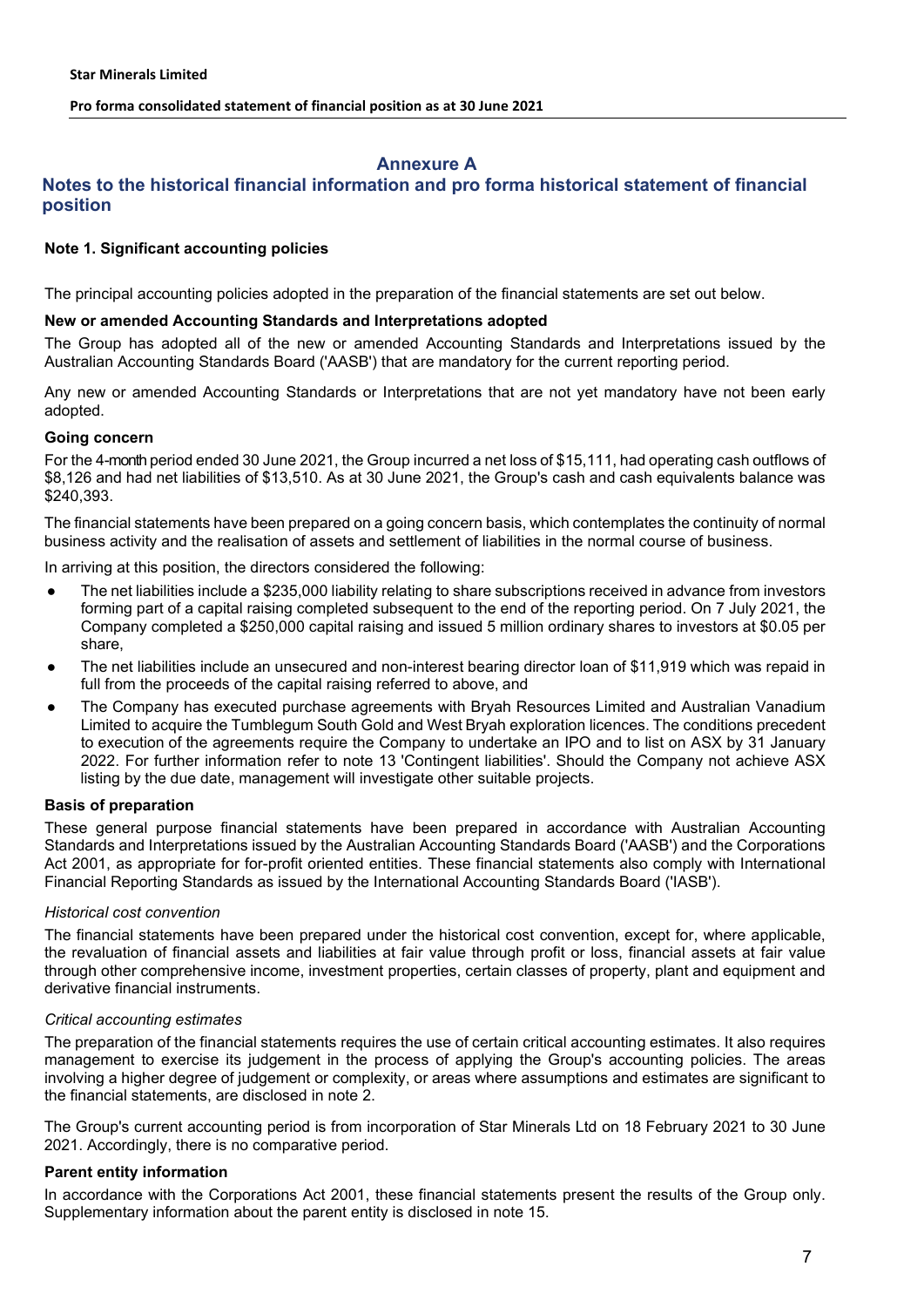#### **Principles of consolidation**

The consolidated financial statements incorporate the assets and liabilities of all subsidiaries of Star Minerals Limited ('Company' or 'parent entity') as at 30 June 2021 and the results of all subsidiaries for the period then ended. Star Minerals Limited and its subsidiaries together are referred to in these financial statements as the 'Group'.

Subsidiaries are all those entities over which the Group has control. The Group controls an entity when the Group is exposed to, or has rights to, variable returns from its involvement with the entity and has the ability to affect those returns through its power to direct the activities of the entity. Subsidiaries are fully consolidated from the date on which control is transferred to the Group. They are de-consolidated from the date that control ceases.

Intercompany transactions, balances and unrealised gains on transactions between entities in the Group are eliminated. Unrealised losses are also eliminated unless the transaction provides evidence of the impairment of the asset transferred. Accounting policies of subsidiaries have been changed where necessary to ensure consistency with the policies adopted by the Group.

The acquisition of subsidiaries is accounted for using the acquisition method of accounting. A change in ownership interest, without the loss of control, is accounted for as an equity transaction, where the difference between the consideration transferred and the book value of the share of the non-controlling interest acquired is recognised directly in equity attributable to the parent.

Where the Group loses control over a subsidiary, it derecognises the assets including goodwill, liabilities and noncontrolling interest in the subsidiary together with any cumulative translation differences recognised in equity. The Group recognises the fair value of the consideration received and the fair value of any investment retained together with any gain or loss in profit or loss.

#### **Income tax**

The income tax expense or benefit for the period is the tax payable on that period's taxable income based on the applicable income tax rate for each jurisdiction, adjusted by the changes in deferred tax assets and liabilities attributable to temporary differences, unused tax losses and the adjustment recognised for prior periods, where applicable.

Deferred tax assets and liabilities are recognised for temporary differences at the tax rates expected to be applied when the assets are recovered or liabilities are settled, based on those tax rates that are enacted or substantively enacted, except for:

- When the deferred income tax asset or liability arises from the initial recognition of goodwill or an asset or liability in a transaction that is not a business combination and that, at the time of the transaction, affects neither the accounting nor taxable profits; or
- When the taxable temporary difference is associated with interests in subsidiaries, associates or joint ventures, and the timing of the reversal can be controlled and it is probable that the temporary difference will not reverse in the foreseeable future.

Deferred tax assets are recognised for deductible temporary differences and unused tax losses only if it is probable that future taxable amounts will be available to utilise those temporary differences and losses.

The carrying amount of recognised and unrecognised deferred tax assets are reviewed at each reporting date. Deferred tax assets recognised are reduced to the extent that it is no longer probable that future taxable profits will be available for the carrying amount to be recovered. Previously unrecognised deferred tax assets are recognised to the extent that it is probable that there are future taxable profits available to recover the asset.

Deferred tax assets and liabilities are offset only where there is a legally enforceable right to offset current tax assets against current tax liabilities and deferred tax assets against deferred tax liabilities; and they relate to the same taxable authority on either the same taxable entity or different taxable entities which intend to settle simultaneously.

### **Current and non-current classification**

Assets and liabilities are presented in the statement of financial position based on current and non-current classification.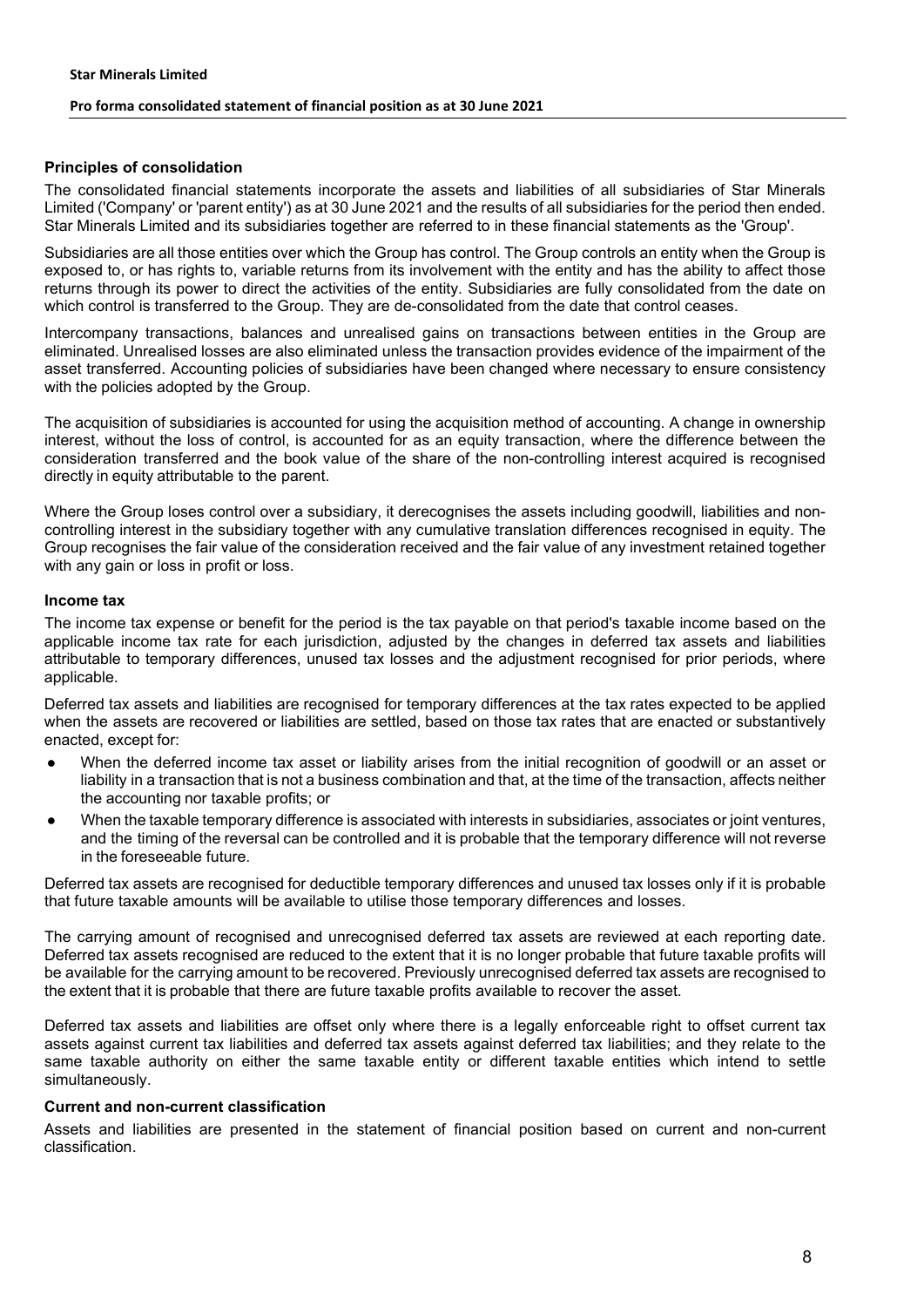An asset is classified as current when: it is either expected to be realised or intended to be sold or consumed in the Group's normal operating cycle; it is held primarily for the purpose of trading; it is expected to be realised within 12 months after the reporting period; or is cash or cash equivalent unless restricted from being exchanged or used to settle a liability for at least 12 months after the reporting period. All other assets are classified as non-current.

A liability is classified as current when: it is either expected to be settled in the Group's normal operating cycle; it is held primarily for the purpose of trading; it is due to be settled within 12 months after the reporting period; or there is no unconditional right to defer the settlement of the liability for at least 12 months after the reporting period. All other liabilities are classified as non-current.

Deferred tax assets and liabilities are always classified as non-current.

#### **Cash and cash equivalents**

Cash and cash equivalents include cash on hand, deposits held at call with financial institutions, other short-term, highly liquid investments with original maturities of three months or less that are readily convertible to known amounts of cash and which are subject to an insignificant risk of changes in value.

#### **Trade and other receivables**

Other receivables are recognised at amortised cost, less any allowance for expected credit losses.

#### **Investments and other financial assets**

Investments and other financial assets are initially measured at fair value. Transaction costs are included as part of the initial measurement, except for financial assets at fair value through profit or loss. Such assets are subsequently measured at either amortised cost or fair value depending on their classification. Classification is determined based on both the business model within which such assets are held and the contractual cash flow characteristics of the financial asset unless an accounting mismatch is being avoided.

Financial assets are derecognised when the rights to receive cash flows have expired or have been transferred and the Group has transferred substantially all the risks and rewards of ownership. When there is no reasonable expectation of recovering part or all of a financial asset, its carrying value is written off.

#### *Financial assets at amortised cost*

A financial asset is measured at amortised cost only if both of the following conditions are met: (i) it is held within a business model whose objective is to hold assets in order to collect contractual cash flows; and (ii) the contractual terms of the financial asset represent contractual cash flows that are solely payments of principal and interest.

#### *Financial assets at fair value through profit or loss*

Financial assets not measured at amortised cost or at fair value through other comprehensive income are classified as financial assets at fair value through profit or loss. Typically, such financial assets will be either: (i) held for trading, where they are acquired for the purpose of selling in the short-term with an intention of making a profit, or a derivative; or (ii) designated as such upon initial recognition where permitted. Fair value movements are recognised in profit or loss.

### *Financial assets at fair value through other comprehensive income*

Financial assets at fair value through other comprehensive income include equity investments which the Group intends to hold for the foreseeable future and has irrevocably elected to classify them as such upon initial recognition.

#### *Investments*

Investments includes non-derivative financial assets with fixed or determinable payments and fixed maturities where the Group has the positive intention and ability to hold the financial asset to maturity. This category excludes financial assets that are held for an undefined period. Investments are carried at amortised cost using the effective interest rate method adjusted for any principal repayments. Gains and losses are recognised in profit or loss when the asset is derecognised or impaired.

#### *Impairment of financial assets*

The Group recognises a loss allowance for expected credit losses on financial assets which are either measured at amortised cost or fair value through other comprehensive income. The measurement of the loss allowance depends upon the Group's assessment at the end of each reporting period as to whether the financial instrument's credit risk has increased significantly since initial recognition, based on reasonable and supportable information that is available, without undue cost or effort to obtain.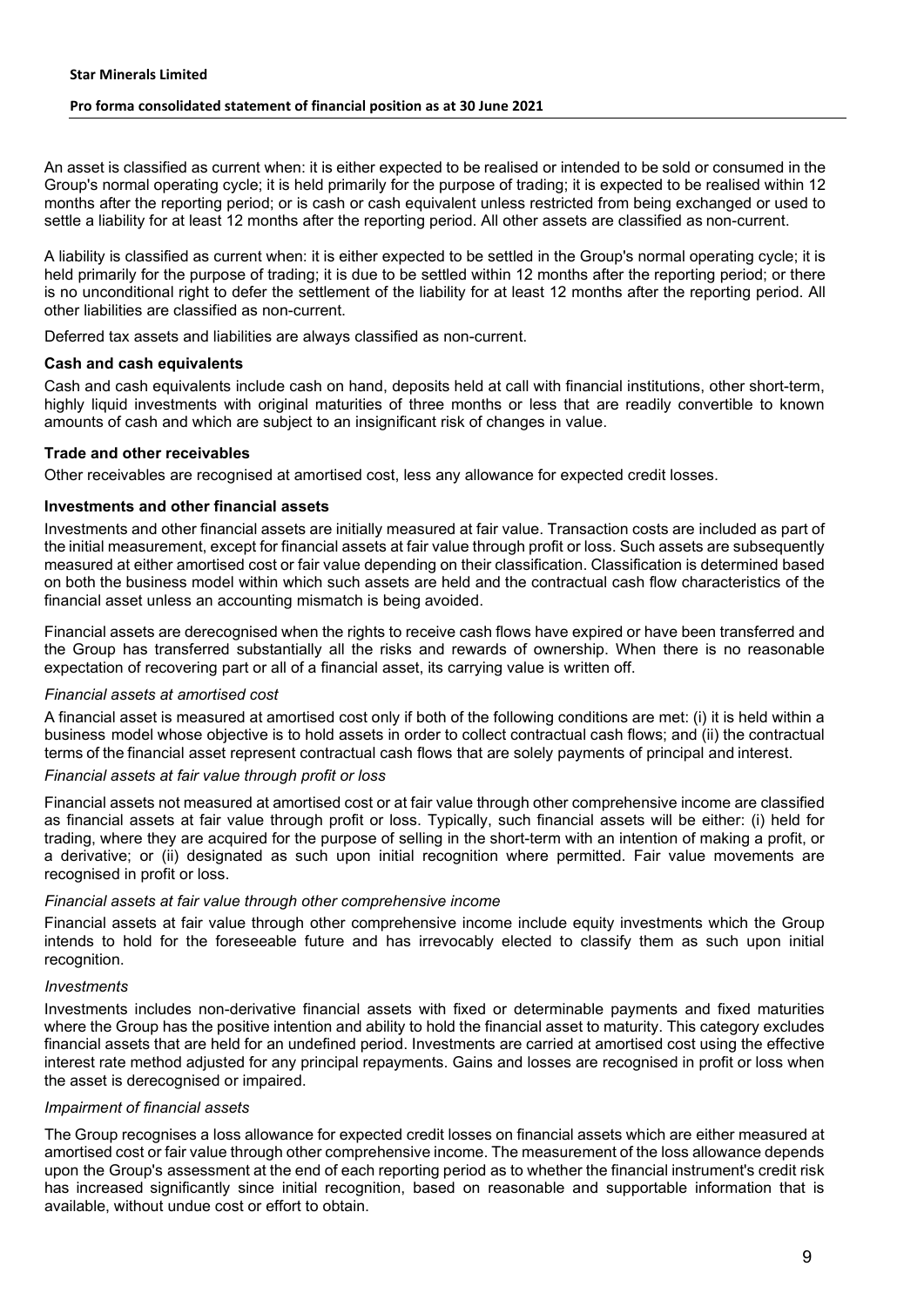#### **Star Minerals Limited**

#### **Pro forma consolidated statement of financial position as at 30 June 2021**

Where there has not been a significant increase in exposure to credit risk since initial recognition, a 12-month expected credit loss allowance is estimated. This represents a portion of the asset's lifetime expected credit losses that is attributable to a default event that is possible within the next 12 months. Where a financial asset has become credit impaired or where it is determined that credit risk has increased significantly, the loss allowance is based on the asset's lifetime expected credit losses. The amount of expected credit loss recognised is measured on the basis of the probability weighted present value of anticipated cash shortfalls over the life of the instrument discounted at the original effective interest rate.

For financial assets mandatorily measured at fair value through other comprehensive income, the loss allowance is recognised in other comprehensive income with a corresponding expense through profit or loss. In all other cases, the loss allowance reduces the asset's carrying value with a corresponding expense through profit or loss.

#### **Trade and other payables**

These amounts represent liabilities for goods and services provided to the Group prior to the end of the financial period and which are unpaid. Due to their short-term nature they are measured at amortised cost and are not discounted. The amounts are unsecured and are usually paid within 30 days of recognition.

#### **Borrowings**

Loans and borrowings are initially recognised at the fair value of the consideration received, net of transaction costs. They are subsequently measured at amortised cost using the effective interest method.

#### **Fair value measurement**

When an asset or liability, financial or non-financial, is measured at fair value for recognition or disclosure purposes, the fair value is based on the price that would be received to sell an asset or paid to transfer a liability in an orderly transaction between market participants at the measurement date; and assumes that the transaction will take place either: in the principal market; or in the absence of a principal market, in the most advantageous market.

Fair value is measured using the assumptions that market participants would use when pricing the asset or liability, assuming they act in their economic best interests. For non-financial assets, the fair value measurement is based on its highest and best use. Valuation techniques that are appropriate in the circumstances and for which sufficient data are available to measure fair value, are used, maximising the use of relevant observable inputs and minimising the use of unobservable inputs.

#### **Issued capital**

Ordinary shares are classified as equity.

Incremental costs directly attributable to the issue of new shares or options are shown in equity as a deduction, net of tax, from the proceeds.

#### **Business combinations**

The acquisition method of accounting is used to account for business combinations regardless of whether equity instruments or other assets are acquired.

The consideration transferred is the sum of the acquisition-date fair values of the assets transferred, equity instruments issued or liabilities incurred by the acquirer to former owners of the acquiree and the amount of any non-controlling interest in the acquiree. For each business combination, the non-controlling interest in the acquiree is measured at either fair value or at the proportionate share of the acquiree's identifiable net assets. All acquisition costs are expensed as incurred to profit or loss.

On the acquisition of a business, the Group assesses the financial assets acquired and liabilities assumed for appropriate classification and designation in accordance with the contractual terms, economic conditions, the Group's operating or accounting policies and other pertinent conditions in existence at the acquisition-date.

Where the business combination is achieved in stages, the Group remeasures its previously held equity interest in the acquiree at the acquisition-date fair value and the difference between the fair value and the previous carrying amount is recognised in profit or loss.

Contingent consideration to be transferred by the acquirer is recognised at the acquisition-date fair value. Subsequent changes in the fair value of the contingent consideration classified as an asset or liability is recognised in profit or loss. Contingent consideration classified as equity is not remeasured and its subsequent settlement is accounted for within equity.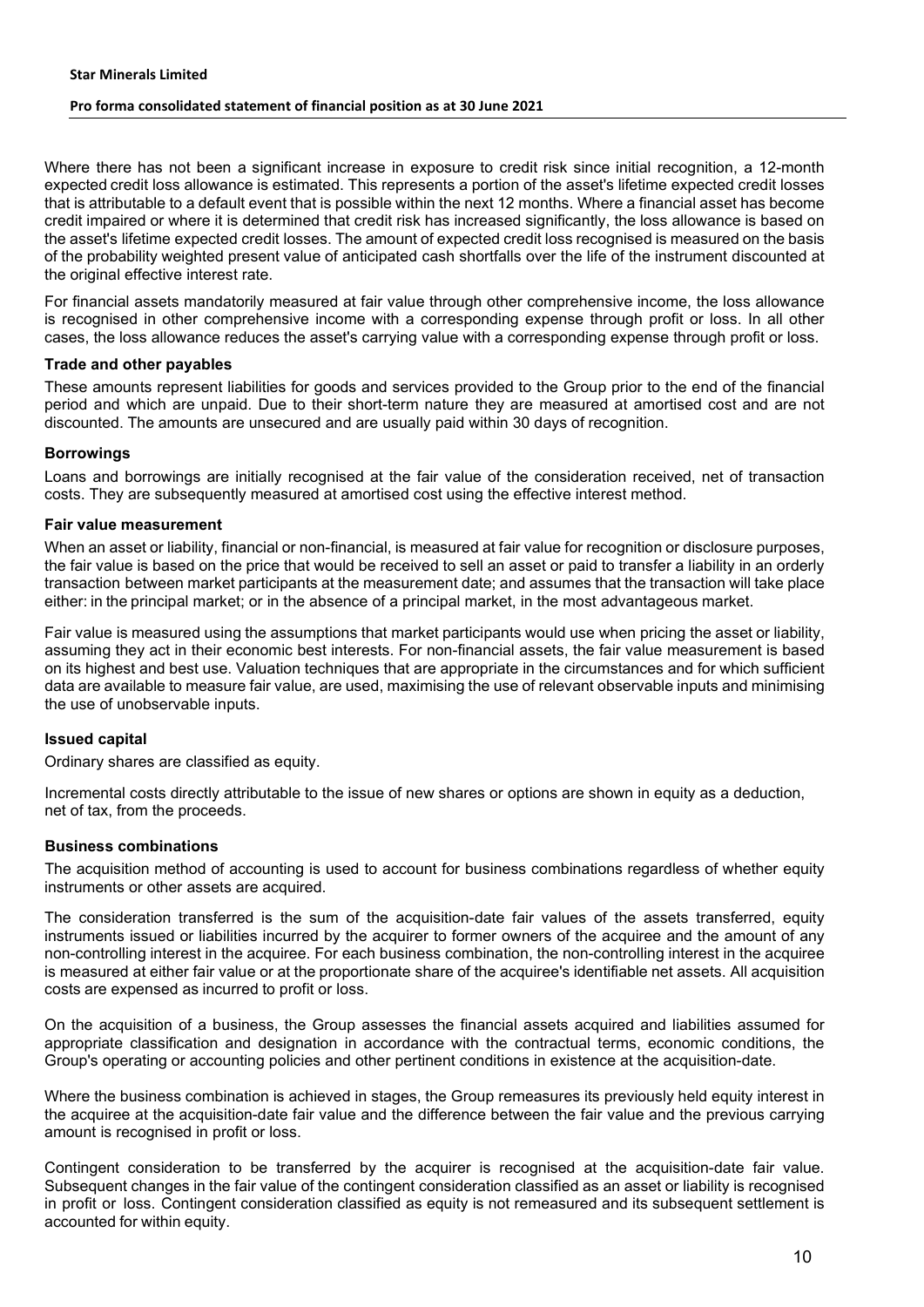The difference between the acquisition-date fair value of assets acquired, liabilities assumed and any non-controlling interest in the acquiree and the fair value of the consideration transferred and the fair value of any pre-existing investment in the acquiree is recognised as goodwill. If the consideration transferred and the pre-existing fair value is less than the fair value of the identifiable net assets acquired, being a bargain purchase to the acquirer, the difference is recognised as a gain directly in profit or loss by the acquirer on the acquisition-date, but only after a reassessment of the identification and measurement of the net assets acquired, the non-controlling interest in the acquiree, if any, the consideration transferred and the acquirer's previously held equity interest in the acquirer.

Business combinations are initially accounted for on a provisional basis. The acquirer retrospectively adjusts the provisional amounts recognised and also recognises additional assets or liabilities during the measurement period, based on new information obtained about the facts and circumstances that existed at the acquisition-date. The measurement period ends on either the earlier of (i) 12 months from the date of the acquisition or (ii) when the acquirer receives all the information possible to determine fair value.

#### **Earnings per share**

#### *Basic earnings per share*

Basic earnings per share is calculated by dividing the profit attributable to the owners of Star Minerals Limited, excluding any costs of servicing equity other than ordinary shares, by the weighted average number of ordinary shares outstanding during the financial period, adjusted for bonus elements in ordinary shares issued during the financial period.

#### *Diluted earnings per share*

Diluted earnings per share adjusts the figures used in the determination of basic earnings per share to take into account the after-income tax effect of interest and other financing costs associated with dilutive potential ordinary shares and the weighted average number of shares assumed to have been issued for no consideration in relation to dilutive potential ordinary shares.

#### **Goods and Services Tax ('GST') and other similar taxes**

Revenues, expenses and assets are recognised net of the amount of associated GST, unless the GST incurred is not recoverable from the tax authority. In this case it is recognised as part of the cost of the acquisition of the asset or as part of the expense.

Receivables and payables are stated inclusive of the amount of GST receivable or payable. The net amount of GST recoverable from, or payable to, the tax authority is included in other receivables or other payables in the statement of financial position.

Cash flows are presented on a gross basis. The GST components of cash flows arising from investing or financing activities which are recoverable from, or payable to the tax authority, are presented as operating cash flows.

Commitments and contingencies are disclosed net of the amount of GST recoverable from, or payable to, the tax authority.

#### **New Accounting Standards and Interpretations not yet mandatory or early adopted**

Australian Accounting Standards and Interpretations that have recently been issued or amended but are not yet mandatory, have not been early adopted by the Group for the annual reporting period ended 30 June 2021. The Group has not yet

assessed the impact of these new or amended Accounting Standards and Interpretations.

#### **Note 2. Critical accounting judgements, estimates and assumptions**

The preparation of the financial statements requires management to make judgements, estimates and assumptions that affect the reported amounts in the financial statements. Management continually evaluates its judgements and estimates in relation to assets, liabilities, contingent liabilities, revenue and expenses. Management bases its judgements, estimates and assumptions on historical experience and on other various factors, including expectations of future events, management believes to be reasonable under the circumstances. The resulting accounting judgements and estimates will seldom equal the related actual results. The judgements, estimates and assumptions that have a significant risk of causing a material adjustment to the carrying amounts of assets and liabilities (refer to the respective notes) within the next financial year are discussed below.